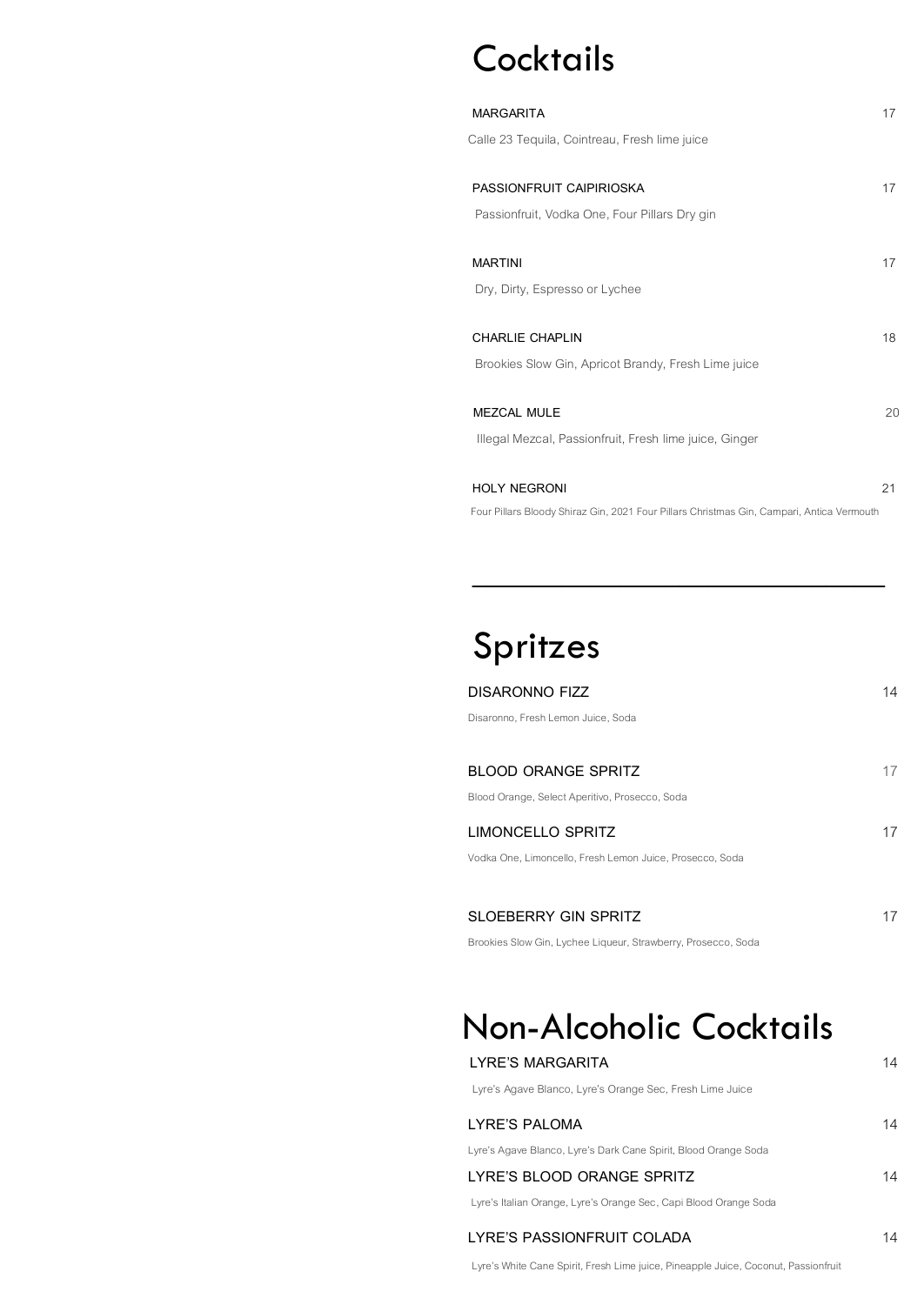# Beverages

## **Draught Beer**

| Lord Nelson Three Sheets Pale Ale         | Sydney   | 8 |
|-------------------------------------------|----------|---|
| Capital Brewing co. XPA                   | Canberra | 8 |
| Freshwater Brewing 'Freshie Pils' Pilsner | Sydney   | 8 |
| White Bay Balmain Velvet Schwarzbier      | Sydney   | 9 |

#### **Bottled / Canned Beer**

| Coopers Light 2.9%                               | Adelaide | 8  |
|--------------------------------------------------|----------|----|
| Corona 4.5%                                      | Mexico   | 8  |
| Peroni 4.7%                                      | Italy    | 8  |
| Mountain Culture Brewing Session Hazy 4%         | Sydney   | 8  |
| Lord Nelson's Natural Australian Spiced Ale 4.5% | Sydney   | 8  |
| Philter Brewing Co. Hazy Pale Ale 5.3%           | Sydney   | 8  |
| Freshwater Brewing Wedge Cerveza 4.4%            | Sydney   | 8  |
| Capital Brewing Hang Loose Juice NEIPA 6%        | Canberra | 9  |
| Mountain Culture Cult IPA 6.2%                   | Sydney   | 10 |
| Philter Caribbean Stout 7.0%                     | Sydney   | 11 |

#### **Non-Alcoholic Beer**

| Heaps Normal XPA 0.5%      | Australia            |  |
|----------------------------|----------------------|--|
| Cider                      |                      |  |
| Barossa Cider Apple / Pear | Barossa Valley, SA 9 |  |

#### **Soft Drinks**

| Purezza Sparkling Water (p.p)          | 3.5 |
|----------------------------------------|-----|
| Coke, Coke Zero, Lemonade, Ginger Beer |     |
| Orange Juice, Apple Juice              |     |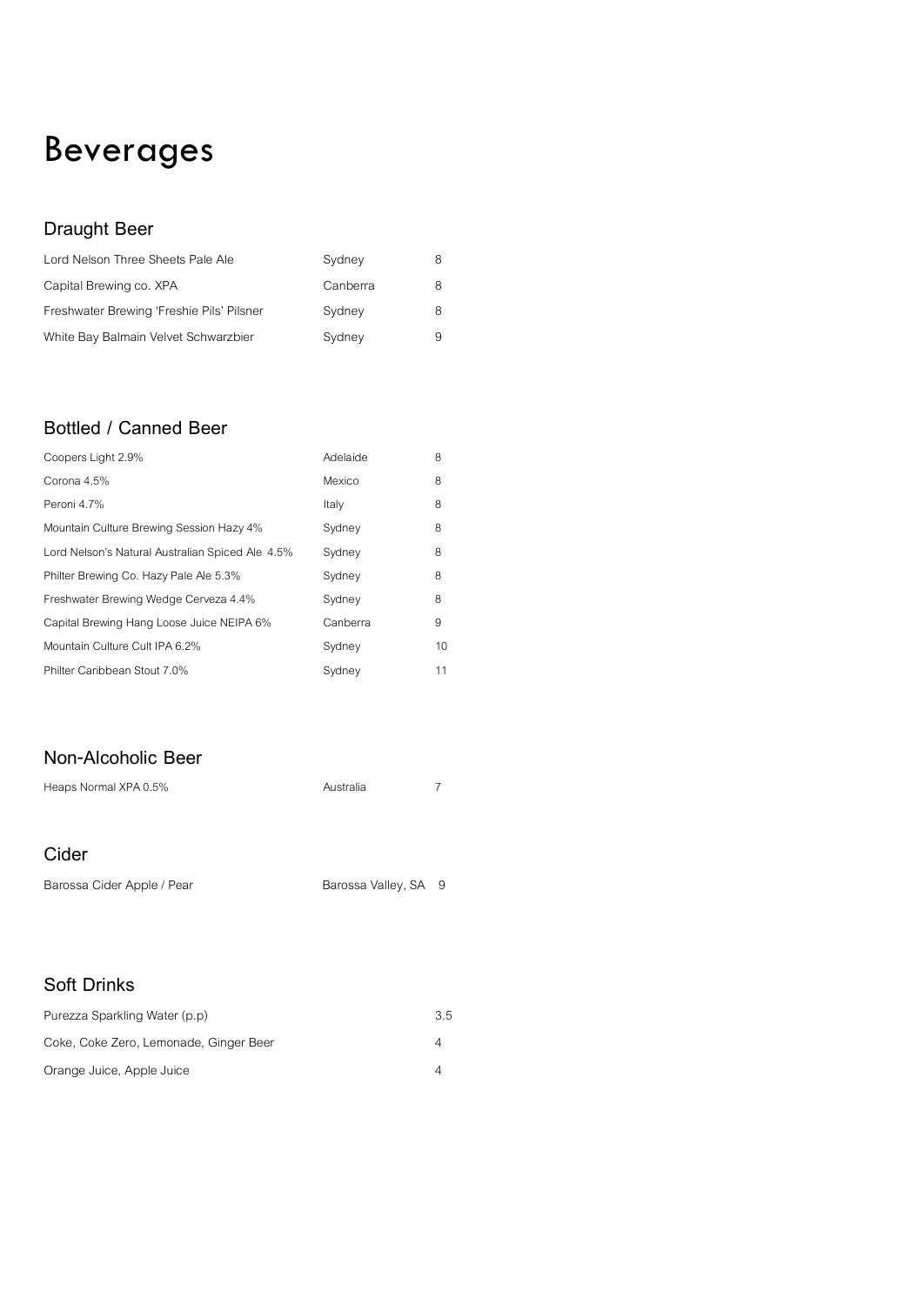# Spirits

# **Aperitif**

| Aperol           | Italy     | 9  |
|------------------|-----------|----|
| Campari          | Italy     | 9  |
| Rhubi Mistelle   | Australia | 9  |
| Amaro Montenegro | Italy     | 12 |

## **Vodka**

| Vodka One  | Poland    | 10 |
|------------|-----------|----|
| Belvedere  | Poland    | 11 |
| Tilde      | Australia | 12 |
| Grey Goose | France    | 13 |

#### **Gin**

| Four Pillars Dry                     | <b>VIC</b> | 12 |
|--------------------------------------|------------|----|
| Big River Dy                         | <b>ACT</b> | 12 |
| <b>Big River Cinnamon</b>            | <b>ACT</b> | 13 |
| <b>Finders Dry</b>                   | <b>NSW</b> | 13 |
| Hendricks                            | Scotland   | 13 |
| Ink                                  | <b>NSW</b> | 13 |
| Patient Wolf Dry                     | <b>VIC</b> | 14 |
| Four Pillars Bloody Shiraz Gin       | <b>VIC</b> | 14 |
| Four Pillars Fresh Yuzu Gin          | <b>VIC</b> | 14 |
| Four Pillars Olive Leaf              | <b>VIC</b> | 14 |
| Walcher La Vita è Bella              | Italy      | 15 |
| Four Pillars Christmas               | <b>VIC</b> | 16 |
| Four Pillars Barrel Aged             | <b>VIC</b> | 17 |
| Four Pillars X Yarra Yering Bloody - |            |    |
| Underhill Shiraz Gin                 | <b>VIC</b> | 35 |

## **Tequila / Mezcal**

| Calle 23 Blanco  | Mexico | 10 <sup>1</sup> |
|------------------|--------|-----------------|
| Patron Café XO   | Mexico | 14              |
| Fortaleza Blanco | Mexico | 15              |
| Ilegal Mezcal    | Mexico | 17              |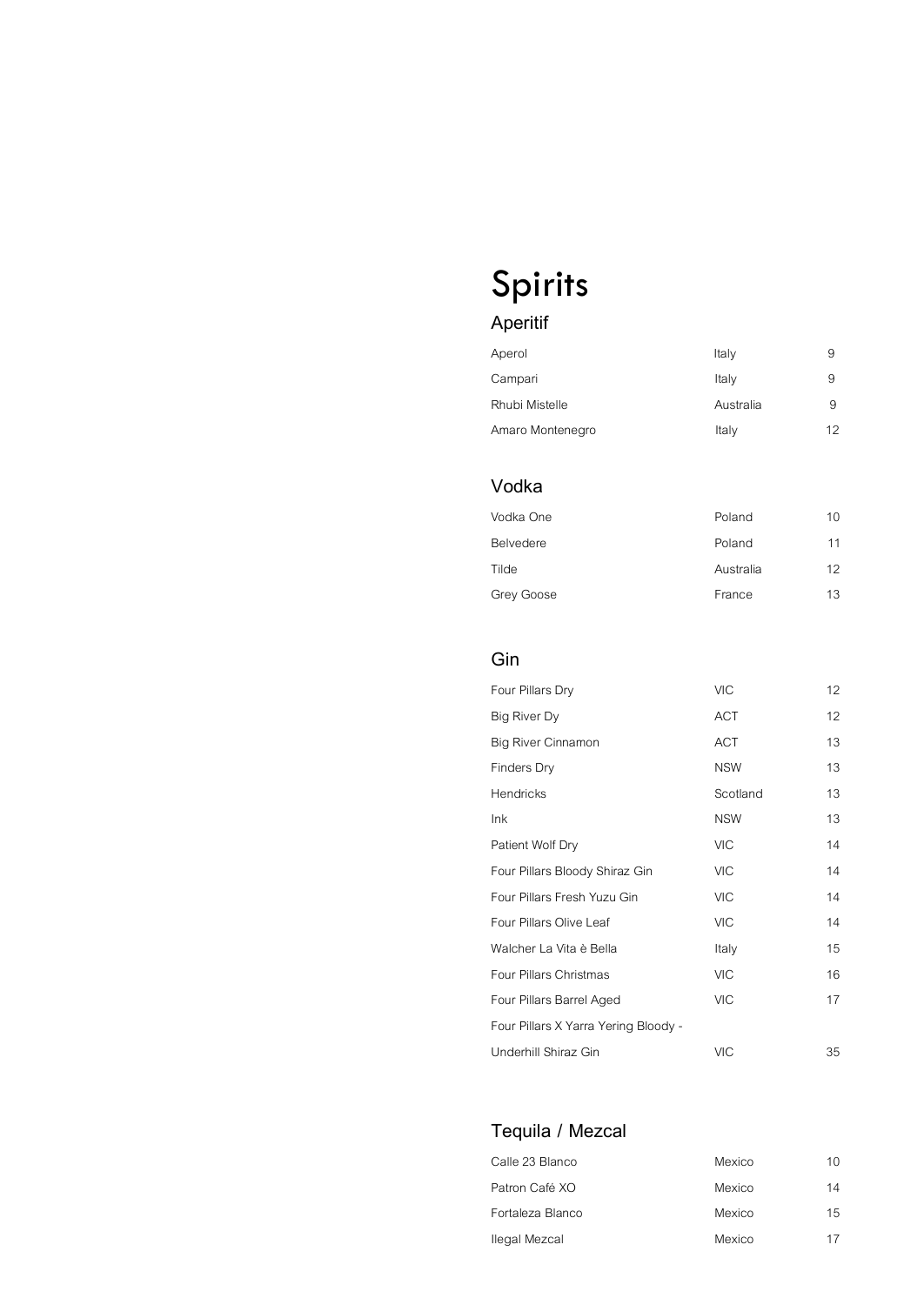# *Rum Rum and the Rum Rum Rum Rum Rum and the Rum Rum Rum Rum Rum and the Rum Rum Rum Rum Rum*  $\frac{1}{2}$

| Bacardi             | Bermuda        | 10 |
|---------------------|----------------|----|
| Sailor Jerry Spiced | Virgin Islands | 10 |
| Captain Morgan      | Jamaica        | 10 |

#### **Bourbon**

| Jack Daniels | Tennessee | $1 \cap$ |
|--------------|-----------|----------|
| Maker's Mark | Kentucky  | 10       |

## **Whiskey + Blends**

| Jameson                      | Ireland   | 9  |
|------------------------------|-----------|----|
| Johnnie Walker Black         | Speyside  | 10 |
| Glenmorangie                 | Scotland  | 13 |
| The Balvenie 12 y/o          | Scotland  | 15 |
| Glenfarclas 15 y/o           | Scotland  | 17 |
| Lagavulin 16 y/o             | Scotland  | 18 |
| Kura Sherry Cask             | Japan     | 19 |
| Glenfarclas 21 y/o           | Scotland  | 22 |
| Michel Couvreur Overaged     | France    | 26 |
| Nikka Yoichi                 | Japan     | 28 |
| Nant Single Malt Sherry Cask | Australia | 32 |

# **Cognac**

| Hennessy VSOP | France |  |
|---------------|--------|--|
|               |        |  |

#### **Dessert Wine** *60ml*

| NV. | Dandelion Vineyards Pedro Ximenez            | Barossa Valley, SA | 8          |
|-----|----------------------------------------------|--------------------|------------|
|     | 2020 Vasse Felix Cane Cut Semillon           | Margaret River, WA | 8          |
|     | 2013 Chateau du Pavillion                    | France             | $\sqrt{2}$ |
|     | 2021 Pooley Butcher's Hill Cane Cut Riesling | Tasmania           | 9          |
|     | 2016 Henscke Noble Semillon                  | Eden Valley, SA    | 11         |
|     | 2008 Isole e Olena Vin Santo Chianti         | Italy              | 18         |

#### **Fortified 60ml**